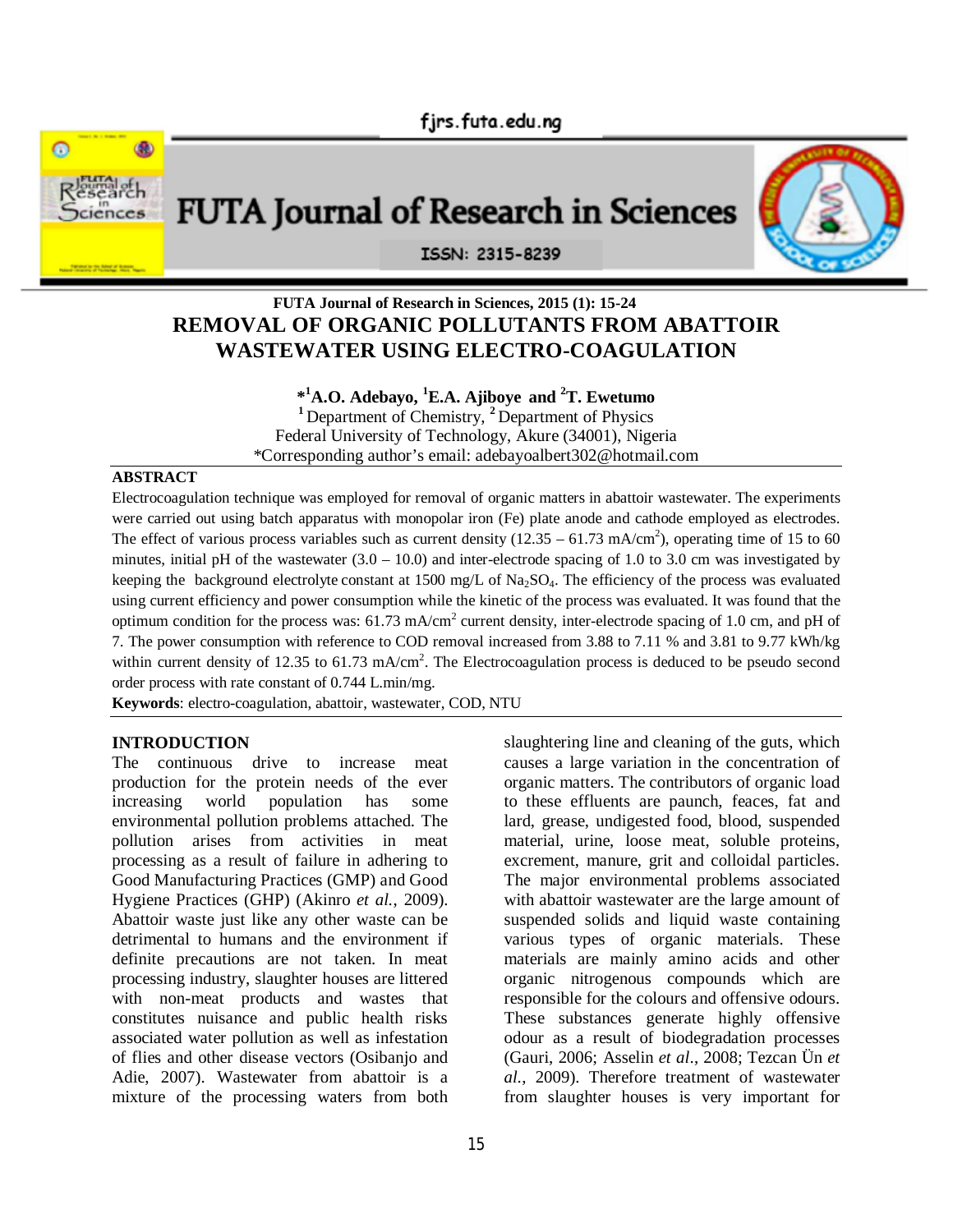prevention of high organic loading to water bodies, reduction or total elimination of microorganism associated with the degradation processes.

Conventional methods used for treatment of wastewaters are ultra filtration, membrane, adsorption, solvent extraction, evaporation, fine screening, sedimentation, coagulation– flocculation, trickling filters and activated sludge processes (Pant and Singh, 2013). Some of these methods are very cumbersome, inefficient for treatment of abattoir effluent, and in most cases involve inventory of large volume of chemicals that leave their traces in water, etc. Coagulation is one of the most important physiochemical operations used in water treatment. This is a process used to cause the destabilization and aggregation of smaller particles into larger colloidal particles. Water contaminants such as ions (heavy metals) and colloids (organics and inorganics) are primarily held in solution by electrical charges. The colloidal systems could be destabilized by the addition of ions having a charge opposite to that of the colloid. The destabilized colloids can be aggregated and subsequently removed by sedimentation and/or filtration. Coagulation can be achieved by chemical or electrical means. Chemical coagulation is becoming less acceptable today because of the higher costs associated with chemical treatments involving the large volumes of sludge generated, inventory of large volume of chemicals and the hazardous waste categorization of metal hydroxides (Matteson *et al.*, 1995; Lin *et al.,* 1998; Chen *et al*. 2000; Mollah *et al.,* 2001).

An electrocoagulation (EC) is a primary technique for treatment of various wastewaters from industry, agriculture or urban areas (Moreno-Casillas *et al.,* 2007**;** Merzouk *et al.*, 2009; Zongo *et al.*, 2009). An electrocoagulation (EC) process has attracted a great attention on treatment of industrial wastewaters because of the versatility and environmental compatibility. This technique has several advantages as compared to conventional methods in terms of use of simple equipment, ease of operation, cost effective, fewer inventories of chemicals, and environmental benign (Savas *et al.*, 2007). Electrocoagulation can often neutralize ion and particle charges, thereby allowing contaminants

to precipitate, reducing the concentration below the chemical precipitation method, and can reduce or replace the use of expensive chemical agents (metal salts, polymer) (Rebhun and Lurie, 2009; Larue and Vorobiev, 2003).

Electrocoagulation is a complex process occurring via series of steps. When current is passed through electrochemical reactor, it must overcome the equilibrium potential difference, anode over potential, cathode over potential and potential drop of the solution. The anode over potential includes the activation over potential and concentration potential, as well as the possible passive over potential resulted from the passive film at the anode surface, while the cathode over potential is principally composed of the activation over potential and concentration over potential. Reactions at electrode surfaces, formation of coagulants in aqueous phase, adsorption of soluble or colloidal pollutants on coagulants are responsible for the removal of pollutants (Rebhun and Lurie, 1993; Rajeshwar and Ibanez, 1997; Larue and Vorobiev, 2003).

Generally, aluminum and iron are used as an electrode material in the electro-coagulation process. In the iron electrode, the most acceptable mechanisms proposed for electrocoagulation is

At the anode electrode

$$
4Fe_{(s)} \to 4Fe_{(aq)}^{2+} + 8e^- \qquad (1)
$$
  
\n
$$
4Fe_{(aq)}^{2+} + 10H_2O_{(aq)} + O_{2(g)} \to 4Fe(OH)_{3(s)} + 8H_{(aq)}^+ \qquad (2)
$$
  
\nWhile at the cathode

$$
8H^+_{(aq)} + 8e^- \to 4H^-_{(g)} \tag{3}
$$

And the overall reaction

$$
4Fe_{(s)} + 10H_2O_{(aq)} + O_{2(g)} \rightarrow 4Fe(OH)_{3(s)} + 4H_{2(g)}
$$
  
(4)

The iron anode is oxidized to  $Fe<sup>2+</sup>$  which undergo electrolytic oxidation, and various species of monomeric ions,  $Fe(OH)_{3}$  and polymeric hydroxide complex such as:  $Fe(H<sub>2</sub>O)<sub>6</sub><sup>3+</sup>$ ,  $Fe(H<sub>2</sub>0)<sub>5</sub><sup>2+</sup>$ , <sup>2+</sup>,  $\overline{Fe(H_2O)_4(OH)}^{2+}$ ,  $Fe(H_2O)_8(OH)_2^{4+}$  and  $Fe_2(H_2O)_6(OH)_4$ are generated in the aqueous medium (Rebhun and Lurie, 1993; Larue, and Vorobiev, 2003). The ions counteract the ionic species and are therefore responsible for neutralization of the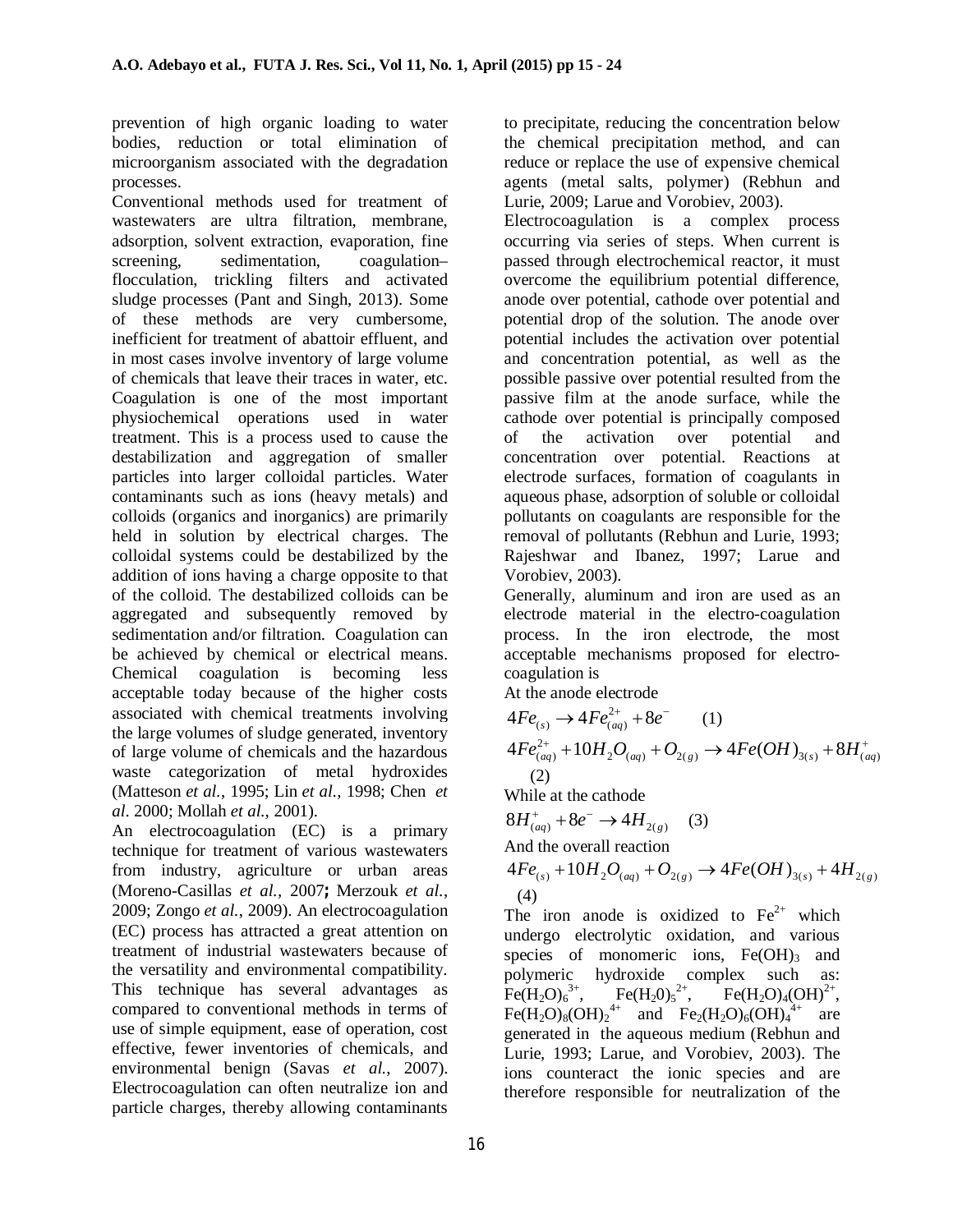charges. These counter ions are responsible for the reduction of the electrostatic interparticle repulsion so that Van der Waal's attraction predominates hence coagulation occurs which approach to the zero net charge. The surfaces of the solid hydroxides and oxyhydroxides are responsible for adsorption of contaminated contents in the abattoir (Rebhun and Lurie, 1993; Lin and Chen, 1997; Larue and Vorobiev, 2003; Can *et al.,* 2003**;** Moreno-Casillas, *et al.,* 2007).

The objectives of this study are to examine feasibility of electrocoagulation in removing organic pollutants in abattoir wastewater and to determine the optimal operational conditions for the process. Operating parameters such as current density, treatment time, initial pH, and electrode spacing were conducted in laboratory scale. The efficiency, cost effectiveness and kinetics of the process were evaluated.

### **MATERIALS AND METHODS Collection of Materials**

The abattoir wastewaters were collected from slaughterhouse at Ilara-Mokin, Ondo State, Nigeria. Sample collected at discharge point was screened to remove hair and solid larger particles using muslin cloth and was stored in sterilized, dried, cleaned and airtight Amber bottle. After collection, the samples were transferred immediately to the laboratory in iceboxes within 2 hours and were analyzed. Analysis of raw wastewater samples was performed for various physical, chemical and biological parameters by Standard Method for Water and Effluents. The quality of the raw abattoir wastewater was analysed as shown in Table 1.

# **Experimental Setup**

The studies were conducted in a lab-scale batch system, which composed of an electrolytic cell, a DC power supply, magnetic stirrer, rheostat, ammeter, and multimeter. An electrolysis cell was made of 1000 mL glass beaker and pair of iron plate as both anode and cathode with the dimension of  $2[(120\times30)+(30\times3)+(120\times3)]$  mm  $[(Length \times Width) + (Width \times Thick) + (Length$ ×Thick)].The effective surface area of each electrode are  $82 \text{cm}^2$ .

### **Experimental Procedure**

A screened raw abattoir wastewater was transferred into the electro-coagulator. The electrolytic cell used was 1000 mL glass beaker reactor with working volume 400ml equipped with magnetic stirrer operating at 50 rpm. The Direct Current (DC) power supply of 12V, 5.0A capacity was used and the current was controlled by a Rheostat and measured by Ammeter. The electrode pair previously pickled in acid and washed with distilled water was dipped in the wastewater to a depth of 8.0 cm and electrode spacing of 1.0 cm apart at first. The effective area of the electrode pair was  $82.0 \text{cm}^2$  using iron electrodes, and conductivity of the solution was increased by addition of 1500 mg/L  $Na<sub>2</sub>SO<sub>4</sub>$ . Samples were taken at selected interval, filtered and analyzed for colour and COD which was used for monitoring the removal efficiencies. The parameters were determined using Standard Methods for Water and Effluents analysis. The efficiency of pollutant removal, R was evaluated using the expression;

$$
\% R = \frac{C_0 - C}{C_0} \times 100 \tag{5}
$$

 $C_0$  is the concentration of raw pollutants; *C* is concentration of pollutant after electrolysis.

The efficiency of the electrochemical coagulation process and its cost effectiveness can be evaluated in terms of two parameters using current density (Moreno-Casillas *et al.,* 2007; Chaturvedi, 2013). The current efficiency (CE) and power consumption (EC) usually evaluated at different current densities. The CE and EC of electrocoagulative operation can be calculated using equations (5) and (6):

$$
CE = \left(\frac{F \times V_R \times \Delta_{COD}}{8It}\right) \times 100 \qquad (6)
$$
  
 
$$
EC = \frac{VIt}{\Delta_{COD} \times V_R} \qquad (7)
$$

where change in *∆<sub>COD</sub>* is change in the COD; applied current (*I*) in Ampere; electrolysis time (*t*); applied cell voltage (*V*), volume of the reactor  $(V_R)$  and Faraday's constant  $(F)$  in C/mol.

The kinetics of the process was evaluated from the removal efficiency of COD with respect to time using linear-pseudo second order equation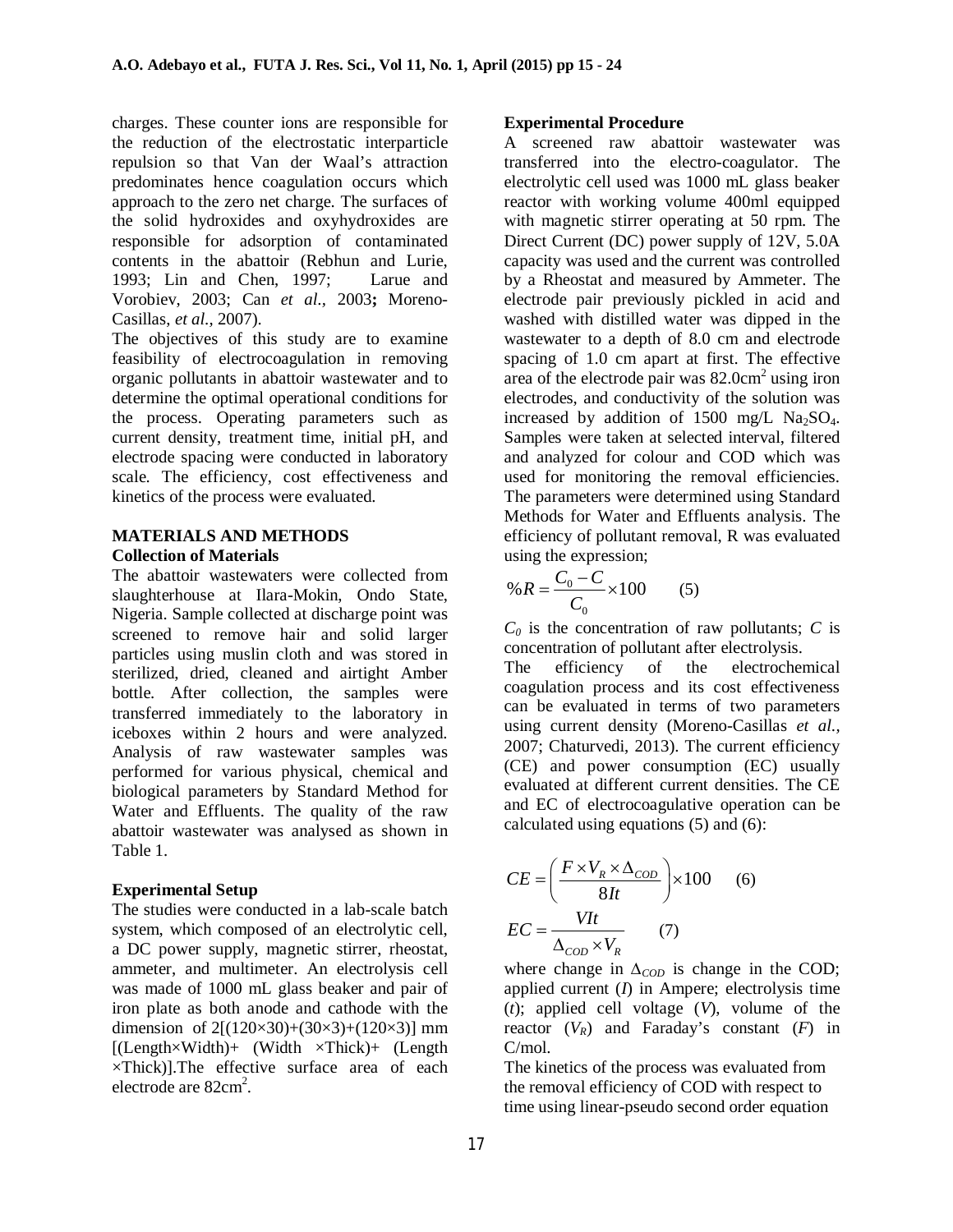(Moreno-Casillas *et al.*, 2007; Bayar *et al.*, 2011)

$$
\frac{t}{c} = \left[\frac{1}{c_{\text{max}}}\right]t + \left(\frac{1}{k_z}\right)c_{\text{max}}^2 \quad (8)
$$

Where *c* is the COD removed at time *t*,  $c_{max}$  is the maximum COD removed,  $k_z$  is the reaction rate constant and *t* is the electrolysis time. Figure 5 show the plot of pseudo - second – order rate equation for the COD removal " *t/c*" versus " *t*".

# **RESULTS**

Some physicochemical parameters of the sample was determined and the result is presented in Table 1.

Removal of organic pollutants was coducted using electrocoagulation technique in laboratory batch scaleand the results are presented.

# **Effect of Current Density on Removal of Organic Matter**

Different values of current density ranging from 12.35 to 61.73 mA/cm<sup>2</sup> at constant time of 30 mins were used to treat the wastewater. The results are shown in Figure 1. The effect of current density in Figure 1 shows that the pollutants removal efficiency increased directly

with increased current densities at constant pH of 7, addition of 1500 mg/l of  $Na<sub>2</sub>SO<sub>4</sub>$  as supporting electrolyte, and electrode spacing of 10.0 mm. The operational and cost effectiveness were evaluated from the removal efficiency of the pollutant and the value obtains are shown in Table 2.

## **Effects of EC Treatment Time**

The effect of treatment time was determined at current adjusted to 5.0A constant at 15, 30, 45, and 60 min interval. The effect of time was studied at constant current density of 61.73 mA/cm<sup>2</sup>, 1500 mg/L Na<sub>2</sub>SO<sub>4</sub>, and electrode spacing of 1.0cm. The result is shown in Figure 2.

The kinetics of the process was derived from the removal efficiency of COD with respect to time (Fig.2) and the result obtained is shown in figure 3.

# **Effect of Electrode Interspace**

The effect of electrode spacing (10.0, 20.0, and 30.0 mm) was investigated. In each EC run the treatment time was kept constant at 60 minutes with constant current density of 61.73 mA/cm<sup>2</sup>, initial pH of 7, and addition of 1500mg/L  $Na<sub>2</sub>SO<sub>4</sub>$ . The result is shown in Figure 4.

| Parameters                    | Raw Wastewater |
|-------------------------------|----------------|
|                               |                |
| pH                            | 6.78           |
| Temperature $({}^{0}C)$       | 32.5           |
| Conductivity $(\mu s/cm)$     | 3,120          |
| Turbidity (NTU)               | 16,00          |
| Total Dissolved Solid (mg/l)  | 650.5          |
| Total Suspended Solid (mg/l)  | 1,020          |
| Chemical Oxygen Demand (mg/l) | 2,240          |
| Odour                         | offensive      |
| Colour                        | Dark red       |

| Table 1: Characteristics of Raw abattoir wastewater against Standard/guidelines |  |  |
|---------------------------------------------------------------------------------|--|--|
|                                                                                 |  |  |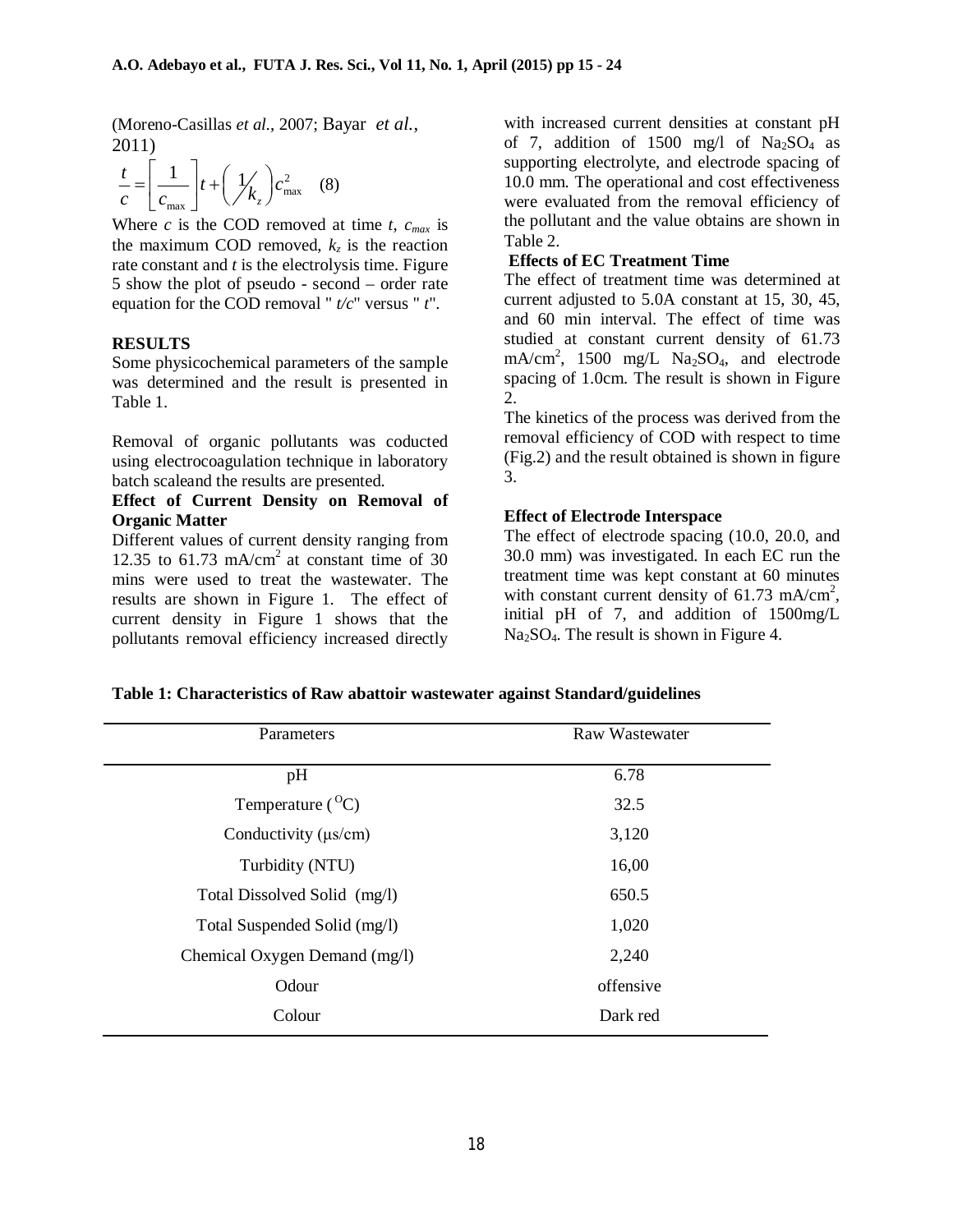

# **Table 2: Operational and cost effectiveness of the process**

| Current density       | Current efficiency | Power Consumption |
|-----------------------|--------------------|-------------------|
| (mA/cm <sup>2</sup> ) | (% )               | (kWh/kg of COD)   |
|                       |                    |                   |
| 12.35                 | 3.88               | 3.81              |
| 24.69                 | 4.11               | 7.03              |
| 37.04                 | 5.21               | 8.33              |
| 49.39                 | 6.74               | 8.60              |
| 61.73                 | 7.41               | 9.77              |
|                       |                    |                   |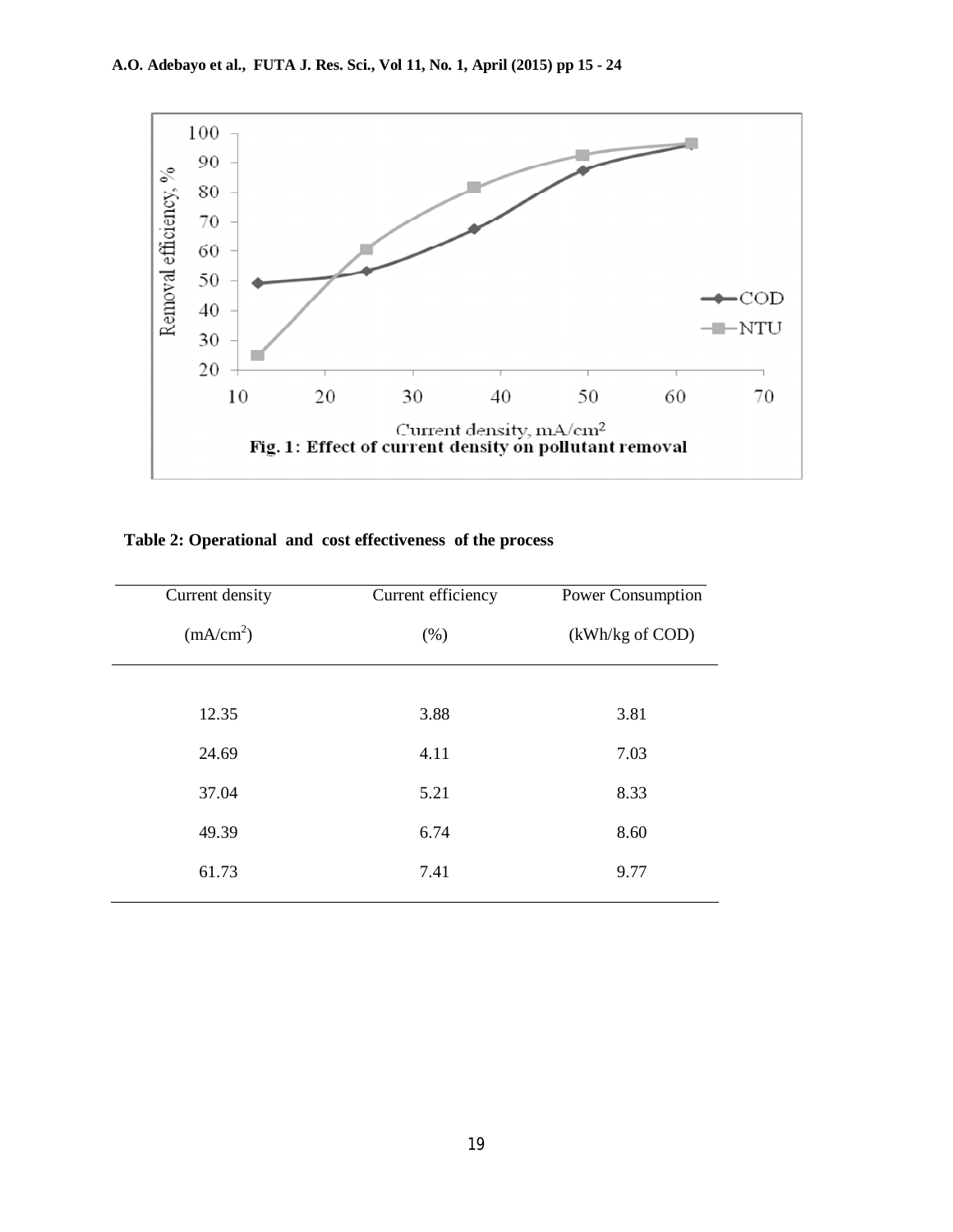

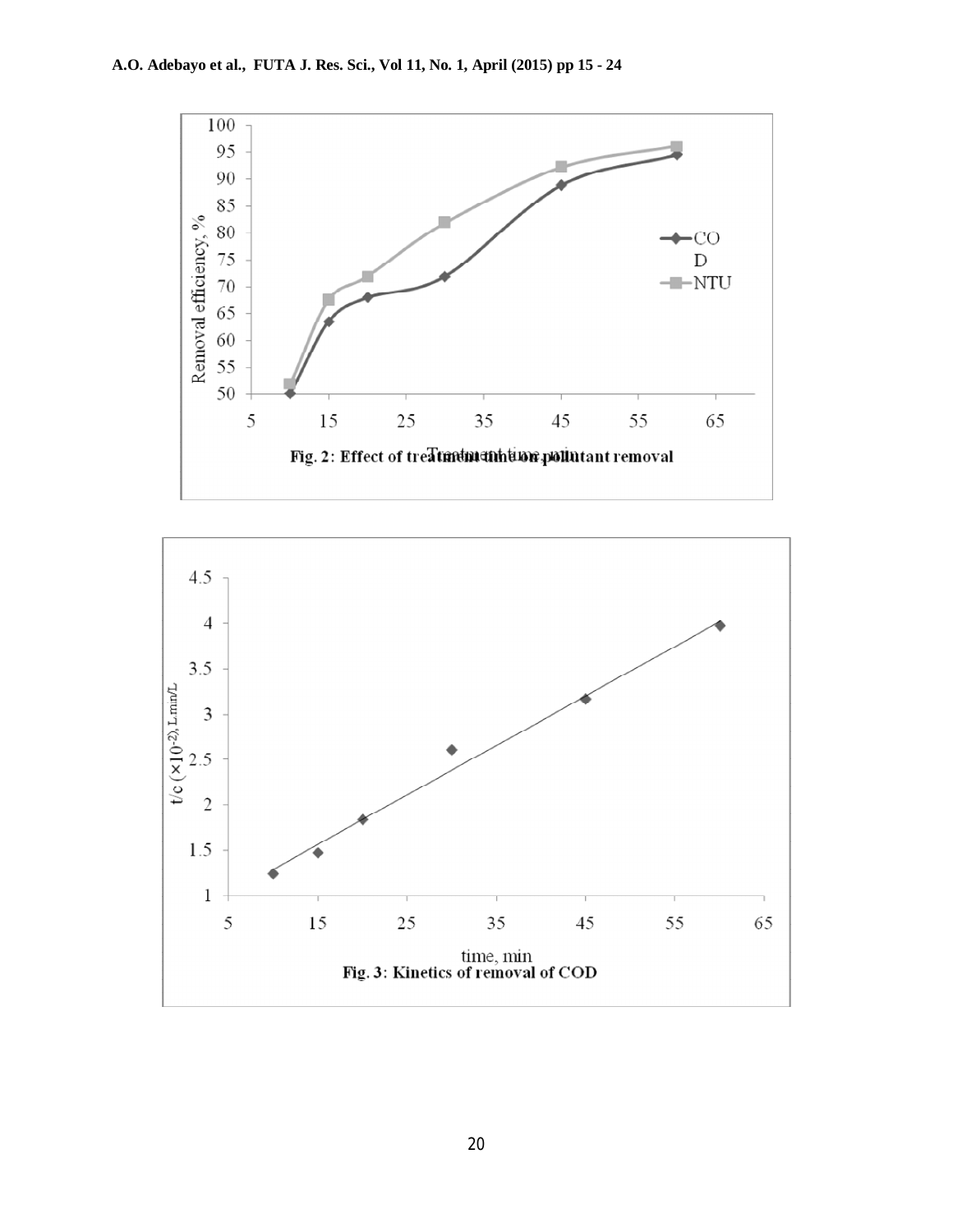

# **Effect of Initial pH on Pollutant Removal**

The initial pH of the wastewater was adjusted for each experiment by using 1.0 M sodium hydroxide or 1.0 M sulphuric acid within the pH range of 3.0 to 10. The result is shown in Figure 5.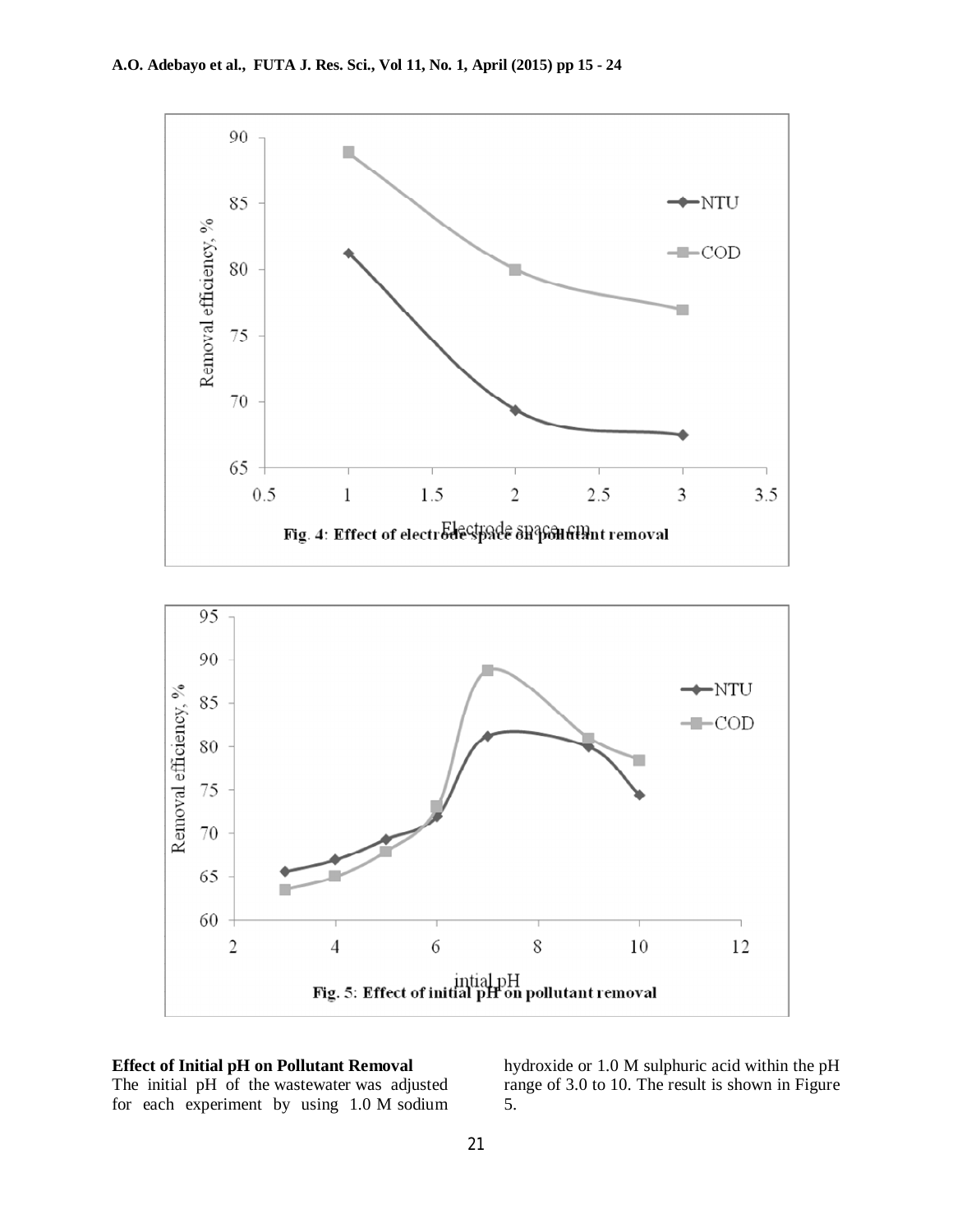# **DISCUSSION**

Operating current density is a critical factor in electro-coagulation process; it is one of the most operational parameters that can be controlled directly. Current density directly determines both coagulant dosage and bubble generation rates, which strongly influenced both solution mixing and mass transfer at the electrodes (Larue and Vorobiev, 2003). The performance of the process was studied under various quantities of the current density  $(1.0 - 5.0 A)$ . Thus current densities ranging from 12.35 to 61.73 mA/cm<sup>2</sup> were investigated to establish the impact of coagulant dosage generated on the pollutants removal efficiency. The effect of current density in Figure 1 shows that the pollutants removal efficiency increased directly with increased current densities at constant pH of 7, addition of 1500 mg/l of  $Na<sub>2</sub>SO<sub>4</sub>$  as supporting electrolyte, and electrode spacing of 10.0 mm. The COD removal increased steadily from 49 % to 95 % as current density increased within a working range of  $12.35 \text{mA/cm}^2$  to 61.73 mA/cm<sup>2</sup>. The colour removal increased from 25 % to 96 % within the studied current density.

The operational and cost effectiveness of the process was valuated from the current density using equations 6 and 7. The current efficiency (CE) and power consumption (EC) were evaluated at different current densities ranging from 12.35 to 61.73 mA/cm<sup>2</sup>. The CE and EC of electrocoagulative operation were calculated using Equations (5) and (6) respectively (Bayramoglu *et al*., 2003; Moreno-Casillas *et al.*, 2007; Hernandez *et al*., 2009; Bazrafshan *et al*, 2012a,b,c). The effect of the current density on COD removal and power consumption (Table 2) shows that increase in current density (12.35 to  $61.73$  mA/cm<sup>2</sup>) of the electrochemical cell results in increasing the percentage COD removal. This is due to production of more coagulants which removes the pollutants. It can further observed that the power consumption marginally increased from 3.81 to 9.77 kWh/kg of COD with correspondingly in current efficiency (3.88 % to 7.11 %) within the studied current density. This implies that there is slight increase in the operating cost of the treatment process due to increase in power consumption with increasing the current efficiency.

The efficiency of removal of colour and COD as a function of operating time shows that operating time has an effect on the pollutant removal. In each case, voltage across the electrodes was measured by a multimeter. When the operating time increased from 15 to 60 minutes the COD removal increased rapidly from 50% to 95%. The colour removal also increases steadily from 52% to 96% within the studied time. The colour removal efficiency increased steadily from 52 - 96 % as time increased from 15 - 60 minutes. The result of this study is in accordance with the earlier reports on electrocoagulation of molasses, removal of dye and heavy metals using electrocoagulation (Merzouk *et al.*, 2009; Gadd *et al.*, 2010; Saravanan *et al.*, 2010). The straight line of the plot shows in figure 3 obtained using equation 8 shows a good agreement with the pseudo - second – order kinetic model for different removal rates. The correlation coefficient  $(R^2)$  for the pseudo - second – order equation was 0.99. This suggests that the COD removal rate is most appropriately represented by a pseudo - second – order process. The reaction rate constant,  $k_z$  from the plot was 0.744 L.min  $mg^{-1}$ .

Inter-electrode spacing is a vital parameter in EC process for the removal of pollutant from effluent (Bukhari, 2008). The colour and COD removal as a function of inter-electrode spacing as presented in Fig. 4. The results reveal that the removal efficiency of EC process for colour and COD increased as the inter-electrode spacing decreased. Maximum removal efficiency was observed at an inter-electrode spacing of 1.0 cm. It has been reported by other investigators that pH is an important parameter influencing the performance of the electrochemical process (Contreras, 2009; Kobya *et al.*, 2003). Figure 5 illustrates the removal of colour and COD as a function of initial pH. As the reaction progress the pH changes as hydroxides ions are generated. From the figure it could be observed that initial pH has effect on the pollutant removal efficiency. When the initial pH changed from 3.0 to 7.0 the removal of COD increased from 63 to 88 % and then gradually decreased to 78 % at pH of 10. The colour removal from 65 to 81% as pH increased from 3 to 7 and thereafter decreased to 74 % at pH of 10. This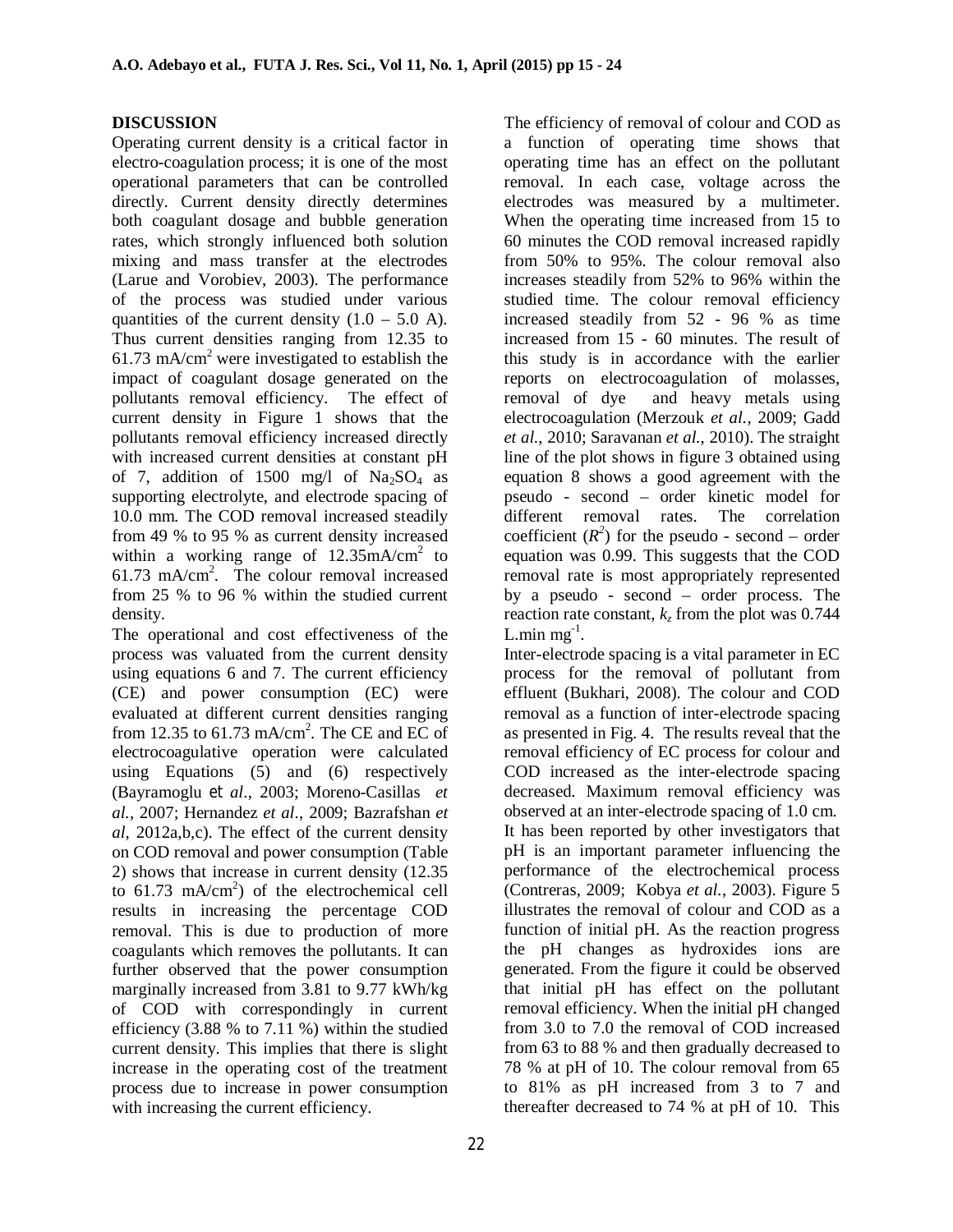observation has been reported due to various species of monomeric ions and polymeric hydroxy iron complexes generated during the reaction which are the primary coagulants.

# **CONCLUSION**

In this study, the electrocoagulation treatment of abattoir wastewater by EC using iron plate electrodes was investigated. Effects of current densities, treatment time, electrode spacing, and initial pH of solution have been investigated. It can be concluded that the setup in static mode is effective for the treatment of abattoir wastewaters in particular reference to COD and colour. According to the results obtained from the above experiments, an increase in current density of  $12.35 - 61.73$  mA/cm<sup>2</sup> lead to 49 – 95% and 25 – 96% COD and colour removal respectively. The treatment time caused increase in COD of 50 – 95% and 52 – 96% colour removal in the wastewater. It was also established that, smaller gap between the electrodes favoured coagulants generated. With reference to initial pH of the wastewater, increase in  $pH$  from  $3 - 7$  lead to rise in COD removal from 63 to 88% COD removal and thereafter decrease to 74% at pH of 10. The efficiency of the process shows that power consumes increase slightly from 3.88 to 7.11% while the current efficiency increase from 3.81 to 9.77kWh/kg of COD. Kinetically, the process is pseudo second order reaction with correlation coefficient of 0.99 with the reaction rate constant,  $k_z$  from the plot of 0.744 L.min mg<sup>-1</sup>

# **REFERENCES**

- **Akinro, A.O., Ologunagba, I.B and Olotu, Y**. (2009). Environmental implications of unhygienic operation of a city abattoir in Akure, Western Nigeria. . ARPN Journal of Engineering and Applied Sciences 4: 311- 315.
- **Asselin, M., Drogui, P., Benmoussa, H and Blais, J.F. (**2008). Effectiveness of electrocoagulation process in removing organic compounds from slaughterhouse wastewater using monopolar and bipolar electrolytic cells. Chemosphere 72:1727– 1733.
- **Bayar, S., Sevki, Y.Y., Yilmaz, A.E. and Irdemez, S**. (2011). The effect of stirring

speed and current density on removal efficiency of poultry slaughterhouse wastewater by electrocoagulation method. Desalination 280:103–107.

- **Bayramoglu, M., Kobya, M., Can, O.T. and Sozbir, M**. (2004). Operating Cost Analysis of Electrocoagulation of Textile Dye wastewater. Separation and. purification Technology 37: 117.
- **Bazrafshan, E., Biglari, H and Mahvi, A.H.** (2012a). Phenol removal by electrocoagulation process from aqueous solutions. Fresen Environment Bulletin 21:364–371.
- **Bazrafshan, E., Biglari, H and Mahvi AH.** (2012b). Humic acid removal from aqueous environments by electrocoagulation process using iron electrodes. E-J Chemical 9:2453– 2461.
- **Bazrafshan, E., Biglari, H and Mahvi A.H.** (2012c). Application of electrocoagulation process using Iron and Aluminum electrodes for fluoride removal from aqueous environment. E-J Chemical 9: 297–308.
- **Bukhari, A.A.** (2008). Investigation of the electro-coagulation treatment process for the removal of total suspended solids and turbidity from municipal wastewater. Bioresources Technology 99: 914-921.
- **Can, O.T., Bayramoglu, M. and Kobya, M**. (2003). Decolorization of reactive dye solutions by electrocoagulation using aluminum electrodes, Industrial Engineering Chemistry Research 42: 3391–3396.
- **Chaturvedi, S.I.** (2013). Electrocoagulation: A Novel Waste Water Treatment Method. International Journal of Modern Engineering Research 3(1): 93-100
- **Chen, X. Chen, G. and Yue P. L.,** (2000). Separation of pollutants from restaurant wastewater by electrocoagulation, Separation and Purification Technology (19): 65-76.
- **Contreras, J., Villarroel, M. and Navia, R**., (2009). Treating Landfill Leachate by Electocoagulation, Waste Management and Research 27: 534–541.
- **Gadd, A.S., Ryan, D.R., Kavanagh, J.M. and Barton, G.W.** (2010). Design development of an electrocoagulation reactor for molasses process wastewater treatment. Water Science Technology 61: 3221-3227.